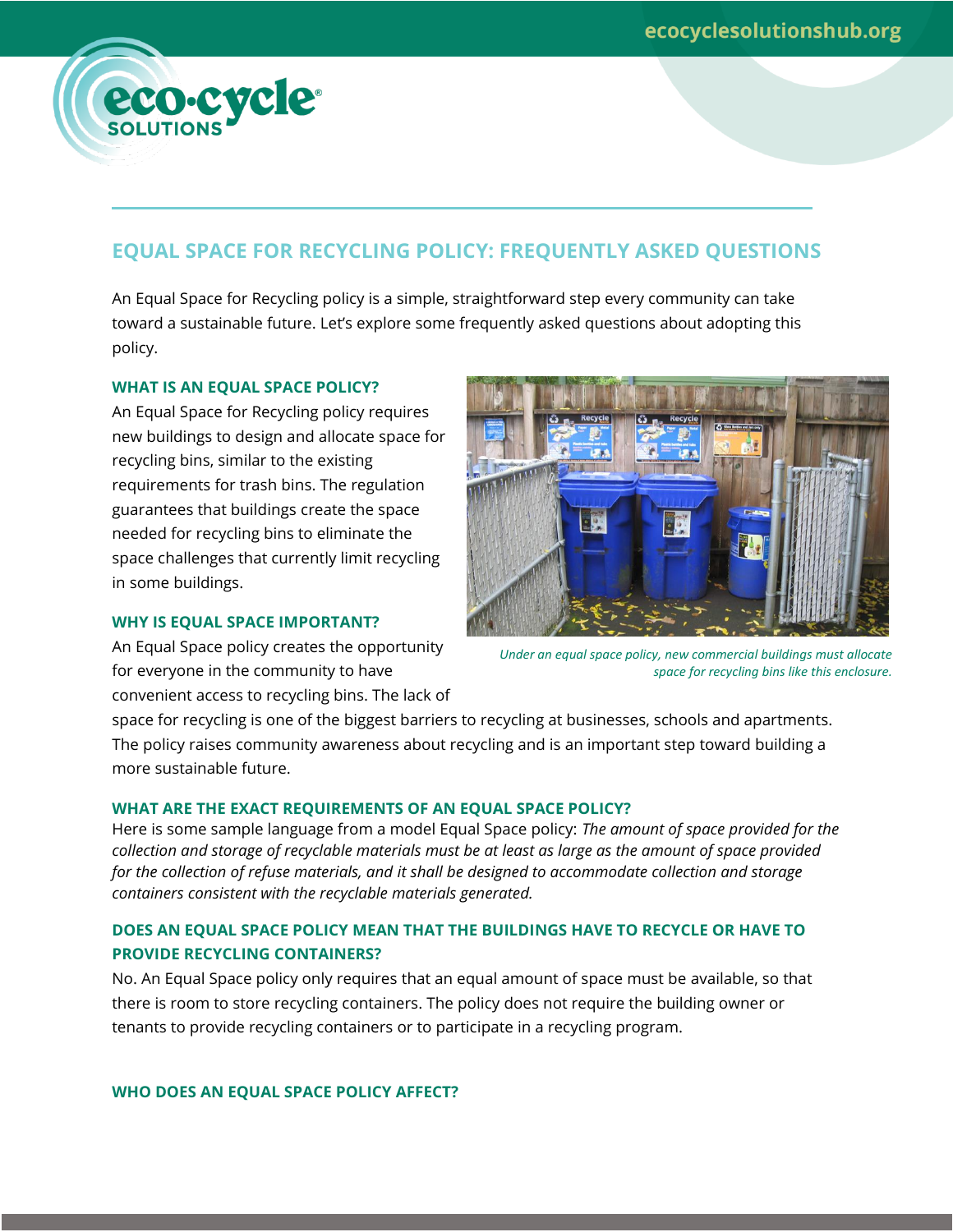# eco-cycle

Typically, this regulation applies to new buildings designed for *commercial* purposes. This can include multi-family properties, schools, businesses, institutions, and government facilities.

#### **HOW DOES AN EQUAL SPACE POLICY AFFECT EXISTING BUILDINGS?**

Usually, existing buildings are not affected by an Equal Space policy unless they undergo significant renovations. Commercial buildings that are substantially remodeled are required to provide space for recycling bins as a result of the renovations.

#### **WHY DOESN'T AN EQUAL SPACE POLICY APPLY TO RESIDENTIAL CONSTRUCTION?**

Residential homes have many more options for storing trash and recycling containers in a safe and convenient location, including driveways, garages, back porches, etc. Lack of space is very rarely a barrier to recycling at single-family homes.

#### **HOW IS AN EQUAL SPACE POLICY ENFORCED?**

Enforcement usually occurs through the planning department during project design and building inspections. This policy works within the existing building code so it can be integrated into the existing enforcement mechanisms with little to no added costs.

#### **HOW MUCH WILL AN EQUAL SPACE POLICY COST?**

There are little to no public costs for implementing an Equal Space for Recycling policy. Current municipal staff already review project plans and building inspections, answer questions from developers, and post information on new policy changes. An Equal Space policy can dovetail into these existing practices. Developers may incur some upfront costs to modify designs or build additional space for collection containers.

#### **ARE THERE MANY CITIES OR TOWNS THAT HAVE ADOPTED EQUAL SPACE POLICIES?**

Yes, in fact three entire states – California, Wisconsin and Vermont – require buildings to make room for recycling. Policies are also in place in Charlotte, North Carolina and five Colorado cities: Superior, Lafayette, Boulder, Fort Collins and Broomfield.

#### **WILL EQUAL SPACE REGULATION DRIVE AWAY COMMERCIAL DEVELOPMENT?**

Building codes are important to the safety and well-being of a community. An Equal Space for Recycling regulation is only a minor adjustment to existing building codes. There is no evidence that adding an Equal Space requirement has an adverse effect on business. In fact, EPA-funded studies have shown that recycling actually strengthens communities. Not only are more jobs by recycling compared to landfilling, but those jobs also pay better wages. Tax revenues increase as recycling goes up and the collection of materials often attracts new businesses and bolsters economic development.